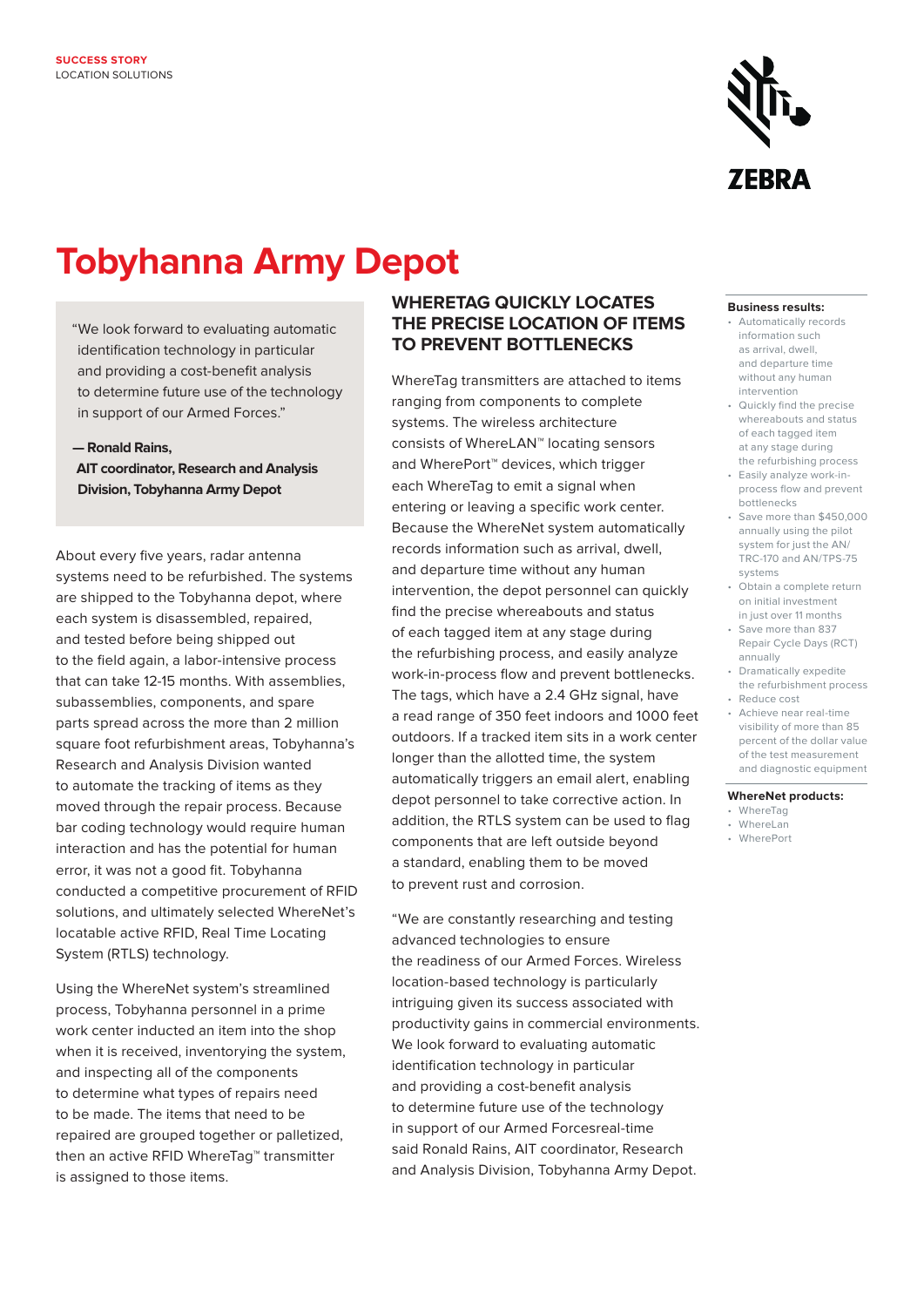"We are constantly researching and testing advanced technologies to ensure the readiness of our Armed Forces. Wireless locationbased technology is particularly intriguing given its success associated with productivity gains in commercial environments."

**— Ronald Rains,** 

**AIT coordinator, Research and Analysis Division, Tobyhanna Army Depot**

## **View and track work in progress with WhereNet system**

Tobyhanna initially deployed the WhereNet system in late 2005 to optimize the refurbishment of the AN/TRC-170 Microwave Communications System and AN/ TPS-75 Tactical Radar System. WhereNet's RTLS technology provides each work center with visibility of the AN/TRC-170 and AN/TPS-75 system's work in process. A research team from the Naval Post Graduate School conducted an assessment in 2005 that revealed the following benefits:

- The pilot system for just the AN/TRC-170 and AN/TPS-75 systems will save more than \$450,000 annually, obtaining a complete return on its initial investment in just over 11 months.
- Annual savings of over 837 Repair Cycle Days (RCT).
- The system will dramatically expedite the refurbishment process, as each AN/TPS-75 will make it to the field 35 days sooner, and each AN/TRC-170 system will make it to the field 10 days sooner (35% and 8% time savings, respectively.)

Based on the success of the pilot, in January 2006, Tobyhanna expanded its use of the WhereNet system to locate parts and optimize the refurbishment of the Army's Firefinder radar system, which detects and tracks enemy mortar and artillery shells and has seen heavy use in Afghanistan and Iraq. Firefinder is Tobyhanna's largest project and undergoes constant upgrades: WhereNet's involvement in the refurbishment process is mission critical, and the system must perform at the highest level ("five nines") of reliability. In addition to tracking work in process, the Firefinder team makes extensive use of data captured by WhereNet to "lean out" their processes and improve production. 

Facility personnel – employees and supervisors alike - have embraced the new technology, which makes their jobs easier and enables them to better support the depot's mission.

Managers for four additional overhaul programs have started using the WhereNet system. Tobyhanna anticipates adding more in FY-2007.

## **Manage capital equipment with WhereNet system**

Maintaining calibrated test measurement and diagnostic equipment (TMDE) is critical to the Tobyhanna mission as almost 5,500 items are deployed to the work areas. Tobyhanna has decided to initially tag TMDE items with an acquisition cost of \$5,000 or greater (which amounts to 1800 items). Through the WhereNet system, the depot will achieve near real-time visibility of more than 85 percent of the dollar value of the TMDE. The Directorate of Public Works is also leveraging the WhereNet coverage. Engineers are tagging mobile equipment like pallet jacks and man lifts, facilitating the distributed staging of equipment in the depot leading to faster response time and reduced time spent moving equipment for centralized management.

## **WhereNet solution reduces cost**

A second Naval Postgraduate School paper titled "RTLS and the Sources of Cost Savings: A Study of How the Implementation of Real Time Location Systems into Key Business Processes Leads to Realized Cost Savings, and What This Means for the Department of Defenserealtime was completed in June 2006. The authors stated that the WhereNet RTLS, alongside ongoing lean business processes, will yield annual savings of nearly \$8 million for fiscal year 2006, with system maintenance costs less than 7.5% of the savings amount.

## **WhereNet system complements process improvement**

The WhereNet system complements the continuous process improvement embraced by Tobyhanna. The TPS-75 production line was awarded a Shingo prize in 2006, and both the TRC-170 and Firefinder programs have been selected for submission in 2007.

The Tobyhanna deployment is just one of several DOD and homeland security initiatives that WhereNet is currently engaged in with the federal government. The daily logistics challenges facing the DOD are not unlike those encountered by dozens of WhereNet private enterprise customers. As we have proven with those customers, WhereNet is ideal for providing location-based solutions that automate and optimize time-critical, labor-intensive processes in high-volume, high-velocity industrial environments.